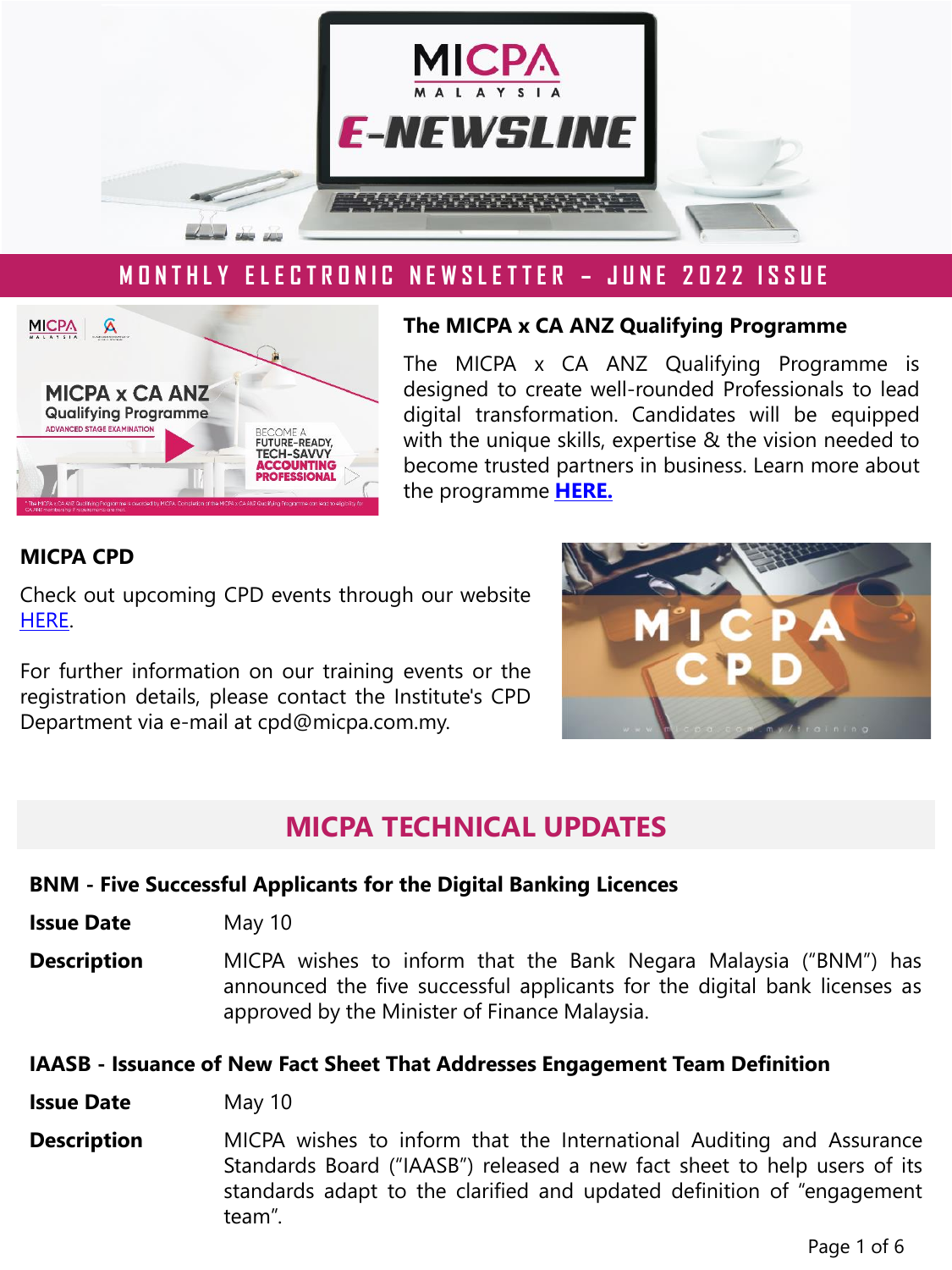

# **MICPA TECHNICAL UPDATES (CONT'D)**

#### **BNM - Issuance of Policy Documents on Financial Reporting**

- **Issue Date** May 10
- **Description** MICPA wishes to inform that the Bank Negara Malaysia ("BNM") has published the Financial Reporting for Takaful Operators Policy Document and Financial Reporting Policy Document, which set out the revised requirements applicable for takaful operators and insurers to ensure alignment with the Malaysian Financial Reporting Standards (MFRS) 17 Insurance contracts and the MFRS 9 Financial Instruments requirements.

## **IPSASB - Issuance of IPSAS 44 "***Non-Current Assets Held For Sale And Discontinued Operations"*

- **Issue Date** May 10
- **Description** MICPA wishes to inform that the International Public Sector Accounting Standards Board ("IPSASB") has issued International Public Sector Accounting Standard 44, Non-current Assets Held for Sale and Discontinued Operations ("IPSAS 44").

## **IAASB - Issuance of New Non-Authoritative Guidance on Fraud in an Audit of Financial Statements**

- **Issue Date** May 10
- **Description** MICPA wishes to inform that the International Auditing and Assurance Standards Board ("IAASB") released non-authoritative guidance, 'The Fraud Lens – Interactions Between International Standards on Auditing ("ISA") 240 and Other ISAs'.

#### **IASB - Issuance of Compilation of Agenda Decisions - Volume 6**

**Issue Date** May 10

**Description** MICPA wishes to inform that the International Accounting Standards Board ("IASB") published the International Financial Reporting Standards ("IFRS") Foundation's sixth Compilation of Agenda Decisions which brings together agenda decisions published by the IFRS Interpretations Committee ("Committee") from November 2021 to April 2022.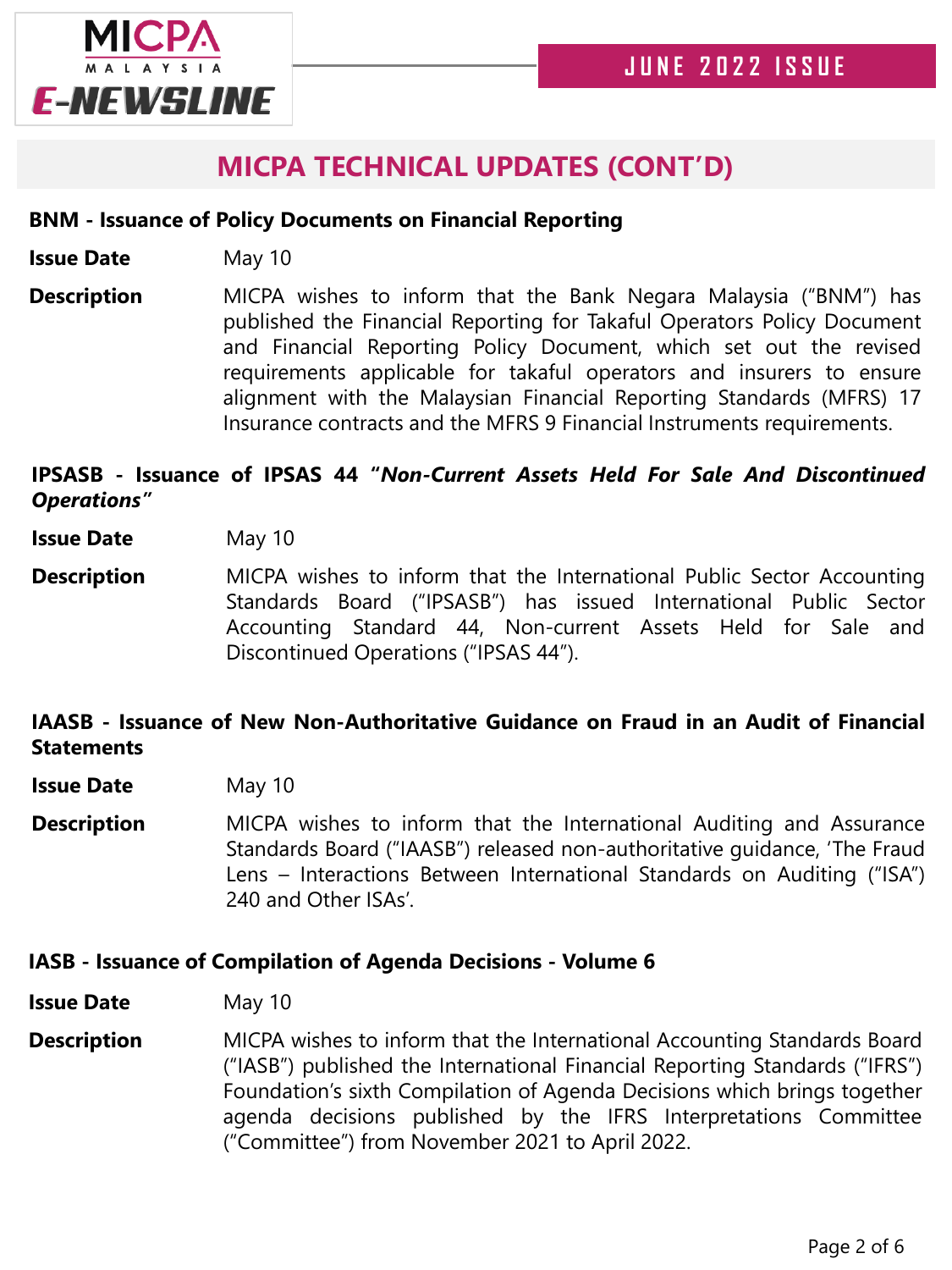

# **MICPA TECHNICAL UPDATES (CONT'D)**

## **RMCD - Minutes of Meeting of SST Implementation Technical Issues Committee Meeting (Bil. 1/2022**

- **Issue Date** May 20
- **Description** The SST Implementation Technical Issues Committee meetings provide an avenue for private sectors to discuss with the Royal Malaysian Customs Department (RMCD) on SST implementation technical issues arising during the initial stage of SST implementation. The Committee was set-up by the RMCD to resolve such issues in an immediate and effective manner.

### **CPA Tax & Investment Review 2021**

**Issue Date** May 27

**Description** Members are informed that the publication CPA Tax & Investment Review 2021 is now available on the Institute's website at www.micpa.com.my in the Members' Area.

### **For further details on MICPA Technical Updates, log on to <https://www.micpa.com.my/resources/for-members/circulars/>**

# **REGULATORY BODIES' UPDATES**

## **BANK NEGARA MALAYSIA (BNM)**

### **Detailed Disclosure of International Reserves as at end-April 2022**

- **Issue Date** May 31
- **Description** In accordance with the International Monetary Fund (IMF)'s Special Data Dissemination Standard (SDDS) format, the detailed breakdown of international reserves provides forward-looking information on the size, composition and usability of reserves and other foreign currency assets, and the expected and potential future inflows and outflows of foreign exchange of the Federal Government and Bank Negara Malaysia over the next 12-month period.

Read [more](https://www.bnm.gov.my/-/detailed-disclosure-of-international-reserves-as-at-end-april-2022-1)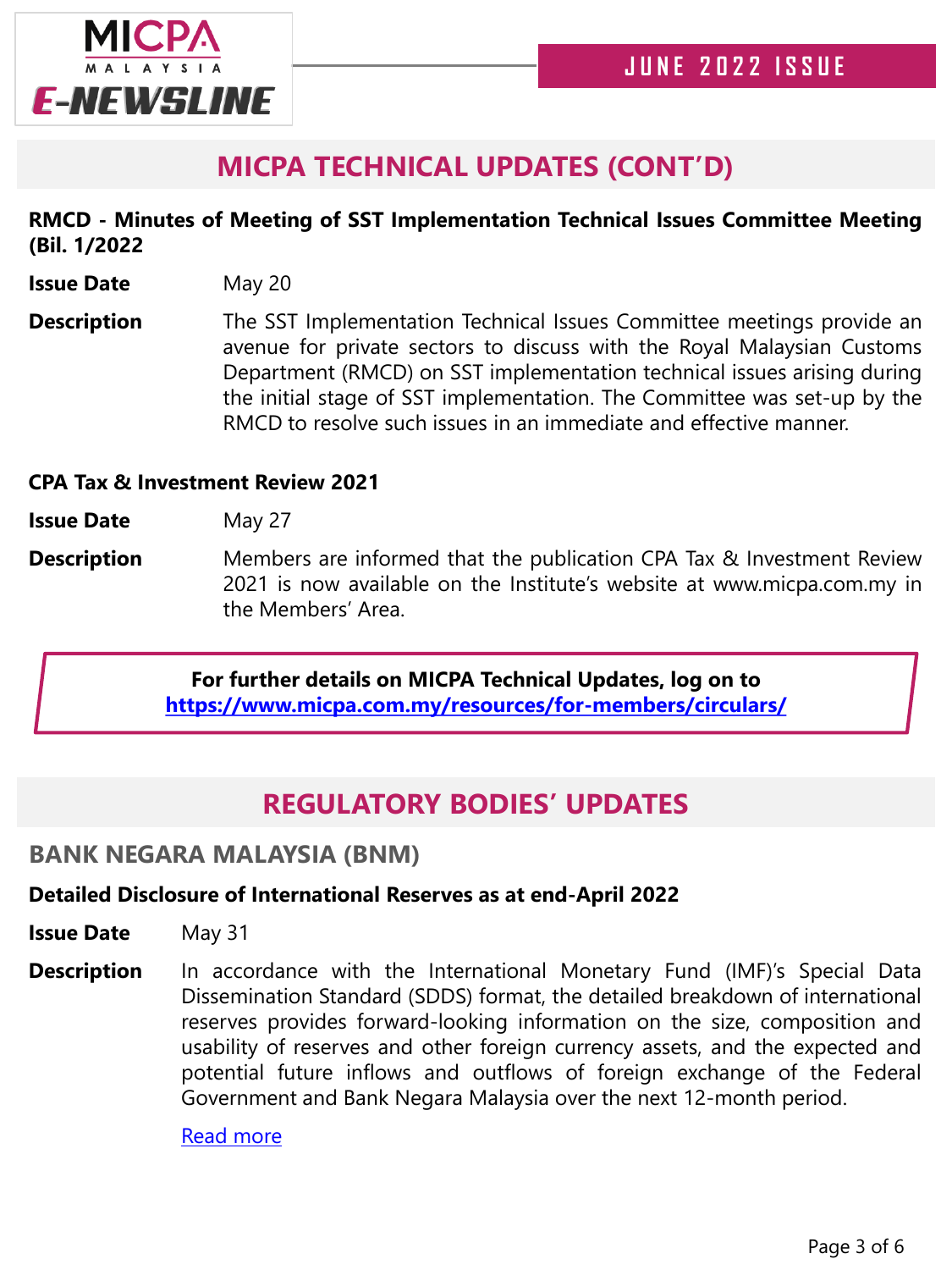

# **REGULATORY BODIES' UPDATES (CONT'D)**

## **BANK NEGARA MALAYSIA (BNM) (CONT'D)**

### **Monetary and Financial Developments in April 2022**

**Issue Date** May 31

**Description** Click link for more info.

Read [more](https://www.bnm.gov.my/-/monetary-and-financial-developments-in-april-2022)

## **SECURITIES COMMISSION (SC)**

## **SC and Labuan FSA Ink MOU to Strengthen Regulatory Co-Operation and Collaboration**

- **Issue Date** May 23
- **Description** The Securities Commission Malaysia (SC) and the Labuan Financial Services Authority (Labuan FSA) today signed a new Memorandum of Understanding (MOU) to pave the way for greater regulatory, enforcement and supervisory cooperation between the two regulators.

Read [more](https://www.sc.com.my/resources/media/media-release/sc-and-labuan-fsa-ink-mou-to-strengthen-regulatory-co-operation-and-collaboration)

### **SC Discloses Findings On Clone Firm Scams**

- **Issue Date** May 31
- **Description** The Securities Commission Malaysia (SC) today disclosed the findings of its investigation into 10 clone firm scams, to arm investors with greater awareness on the modus operandi of these scams in order to spot and avoid them.

Read [more](https://www.sc.com.my/resources/media/media-release/sc-discloses-findings-on-clone-firm-scams)

# **OTHER PROFESSIONAL BODIES**

## **CHARTERED ACCOUNTANTS AUSTRALIA AND NEW ZEALAND (CAANZ)**

#### **June 2022 Acuity is out now**

**Description** Acuity - CAANZ's bi-monthly magazine on economics, finance and business.

Main article: Cyber siblings, cyber defenders

Read [more](https://www.acuitymag.com/)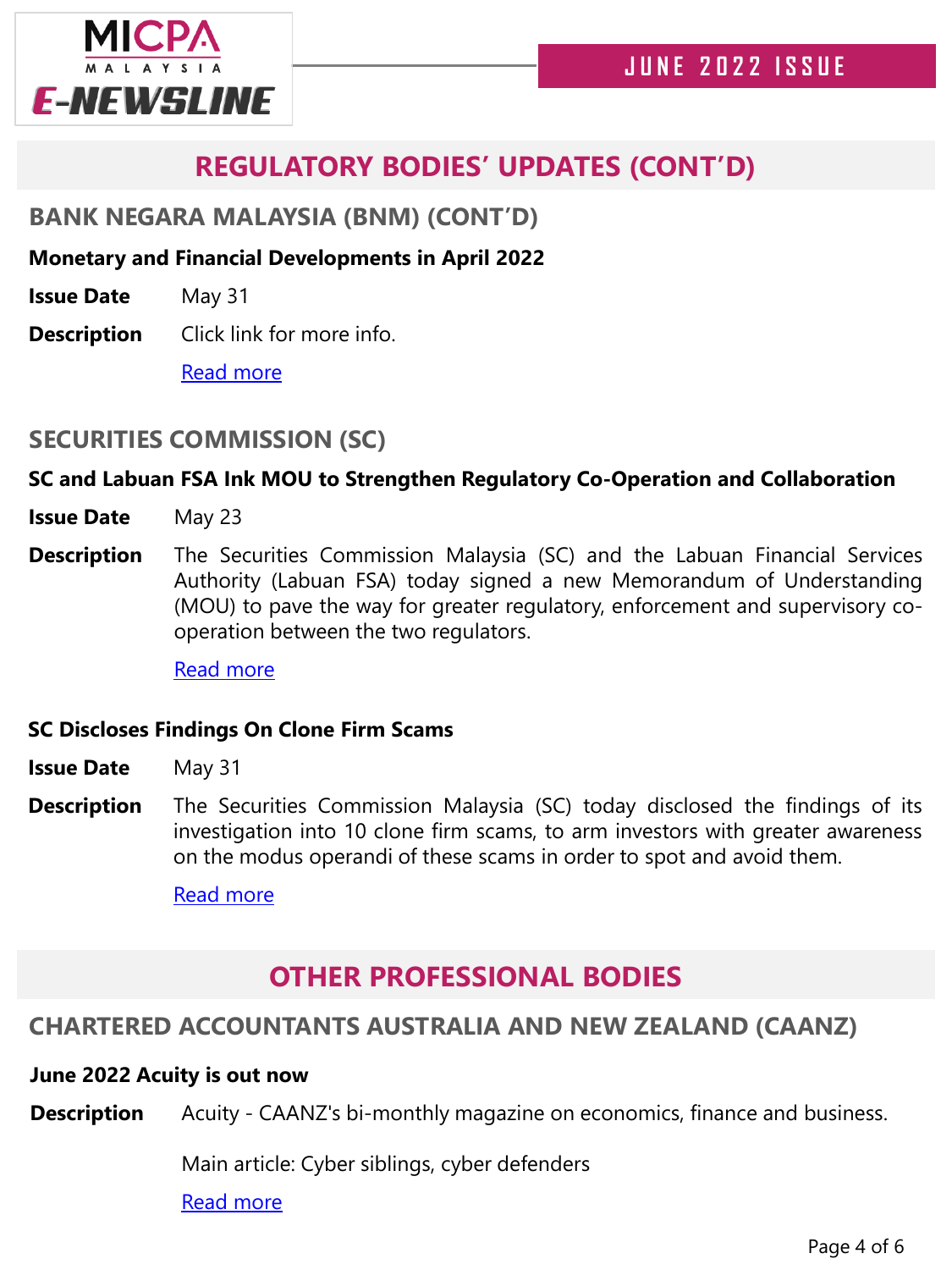

# **OTHER INTERNATIONAL UPDATES**

## **INTERNATIONAL FEDERATION OF ACCOUNTANTS (IFAC)**

### **IFAC Continues to Advocate for Convergence in Global Sustainability Disclosure**

- **Issue Date** May 3
- **Description** As the global voice of the accountancy profession, IFAC has supported a global system for delivering consistent, comparable and assurable sustainability information. Such disclosure must become a core component of the corporate reporting ecosystem that helps stakeholders assess objectives and progress towards addressing the climate crisis and other important environmental, social, and governance matters.

#### Read [more](https://www.ifac.org/news-events/2022-05/ifac-continues-advocate-convergence-global-sustainability-disclosure)

## **Driving Sustainability and Creating Value during Unprecedented Uncertainty Key Priorities for Professional Accountants in Business and Public Sector**

**Issue Date** May 31

**Description** Professional accountants must think disruptively to help their organizations respond to unprecedented challenges and uncertainty. IFAC's Professional Accountants in Business (PAIB) Advisory Group explores how professional accountants add value to their organizations and to society.

Read [more](https://www.ifac.org/news-events/2022-05/driving-sustainability-and-creating-value-during-unprecedented-uncertainty-key-priorities)

#### **Global Priorities for Professional Accountants in Business and the Public Sector**

- **Issue Date** May 31
- **Description** At its March 2022 virtual meeting, IFAC's Professional Accountants in Business Advisory Group considered the key global trends impacting the accountancy profession. The report, Global Priorities for Professional Accountants in Business and the Public Sector, summarizes the key insights and learnings from the discussions amongst this global group of business and finance leaders, drawing from their diverse experiences and expertise.

Read [more](https://www.ifac.org/knowledge-gateway/preparing-future-ready-professionals/discussion/global-priorities-professional-accountants-business-and-public-sector)